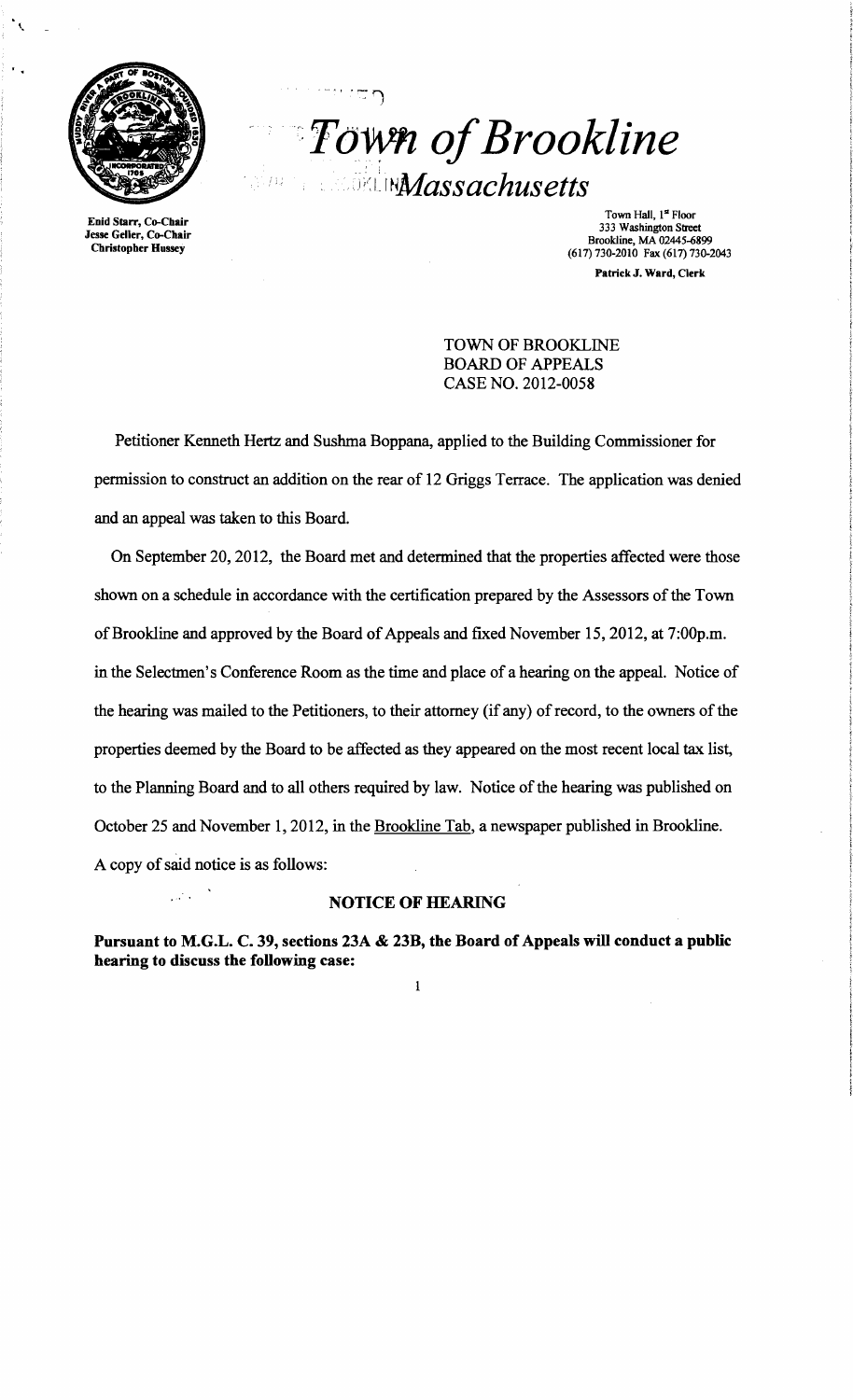Petitioner: HERTZ KENNETH BOPPANA SUSHMA Owner: : HERTZ KENNETH BOPPANA SUSHMA Location of Premises: 12 GRIGGS TER Date of Hearing: November 15, 2012 Time of Hearing: 07:00 PM Place of Hearing: Selectmen's hearing room, 6<sup>th.</sup> floor

 $\epsilon$ 

A public hearing will be held for a variance and/or special permit from:

- 1. 5.43; Exceptions to Yard and Setback Regulations, special permit required.
- 2. 5.60; Side Yard Requirements, variance required.
- 3. 5.70; Rear Yard Requirements, variance required.
- 4. 8.02.2; Alteration and Extension, special permit required.

Of the Zoning By-Law to Construct an addition at the rear. at 12 GRIGGS TER Said premise located in a T-6 (Two-Family and Attached Single-Family) residential district.

*Hearings, once opened, may be continued by the Chair to a date and time certain. No further notice will be mailed to abutters or advertised in the TAB. Questions regarding whether a hearing has been continued, or the date and time of any hearing may be directed to the Zoning Administrator at* 617-734-2134 *or check meeting calendar at:http://calendars.town.brookline.ma.usIMasterTownCalandarl? FormID= 158.* 

The Town of Brookline does not discriminate on the basis of disability in admission to, access to, *or operations ofits programs, services or activities. Individuals who need auxiliary aids for*  effective communication in programs and services of the Town of Brookline are invited to make *their needs known to the ADA Coordinator, Stephen Bressler, Town of Brookline, 11 Pierce Street, Brookline, MA 02445. Telephone:* (617) *730-2330; TDD* (617) *730-2327.* 

## Enid Starr Jesse Geller Christopher Hussey

At the time and place specified in the notice, this Board held a public hearing. Present at the

hearing was Chairman, Enid Starr and Board Members Christopher Hussey and Mark Zuroff.

Thomas Shine, architect, whose business address is 358 Tappan Street, Brookline, presented the

case for the petitioner.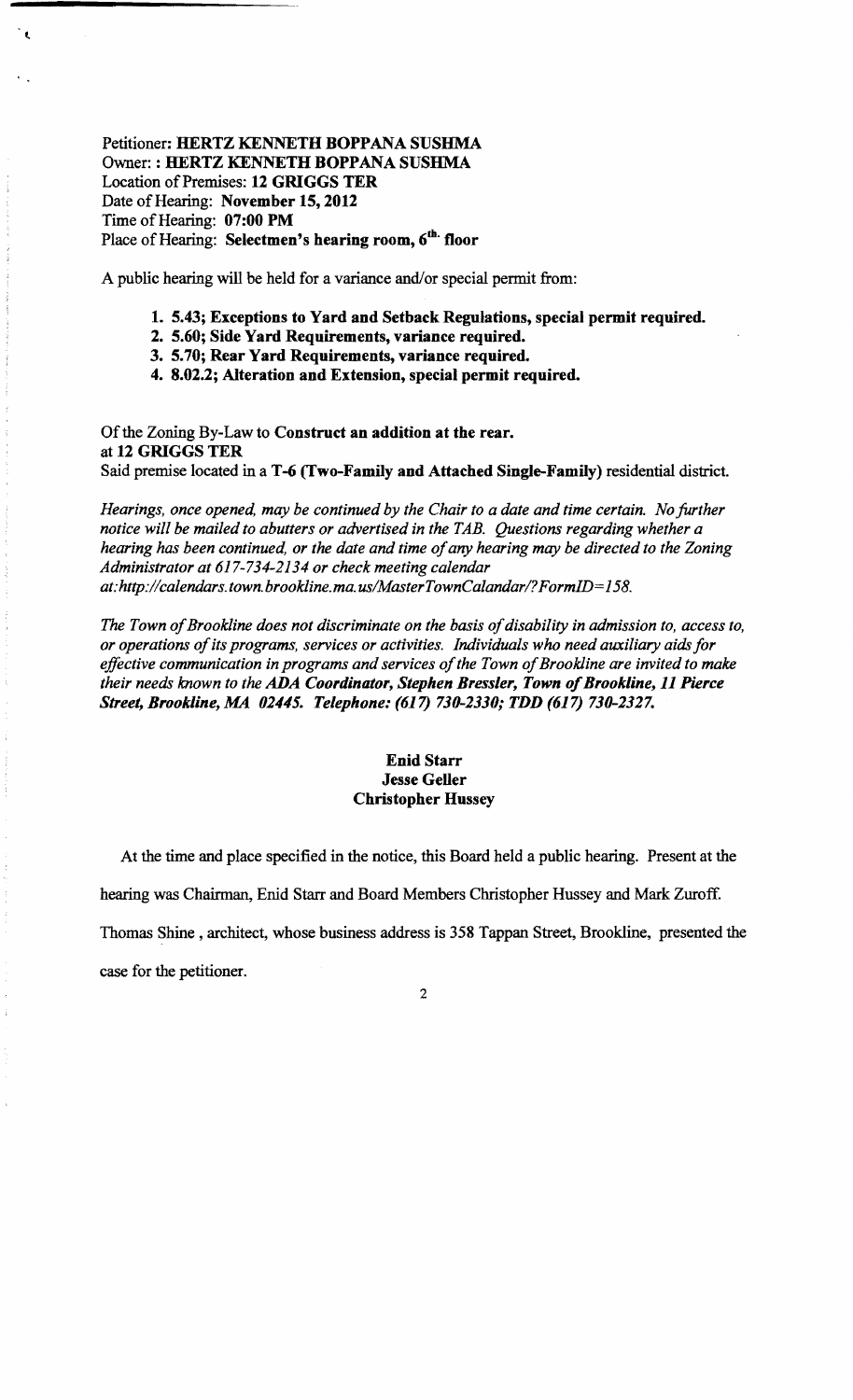Mr. Shine described the as a two-family Craftsman style structure that was built in 1920. Griggs Terrace is a small loop road off of Griggs Road, running to the north around Griggs Park, then reconnecting with Griggs Road. The property is located in a neighborhood primarily comprised of single and two-family dwellings that were built between 1890 and 1930 by landowner Thomas B. Griggs. The architecture in the area consists of numerous Craftsman structures, as well as Arts and Crafts style structures that have been altered over the years.

Mr. Shine presented a model, and multiple photographs, to the Board for their review. He said the proposal is to add an addition on the rear allowing the petitioner to add more space to the house. The location of the addition was influenced by the setback requirements and is located on the right side of the house because that location has the least affect on the direct abutter. The chairman asked, if the relief is granted, what the petitioner planned to provide for counterbalancing amenities. Mr. Shine said the lot would be re-landscaped with attention to the rear of the lot which currently does not contain any landscaping.

The Chairman then asked if anyone in attendance wished to speak in support of the petitioner's proposal. Arden Reamer, spoke in support. The chairman asked if anyone wished to speak in opposition to the request. No one rose to speak

The Chairman then called on Lara Curtis Hayes, Planner, to deliver the findings of the Planning Department.

3

### **FINDINGS**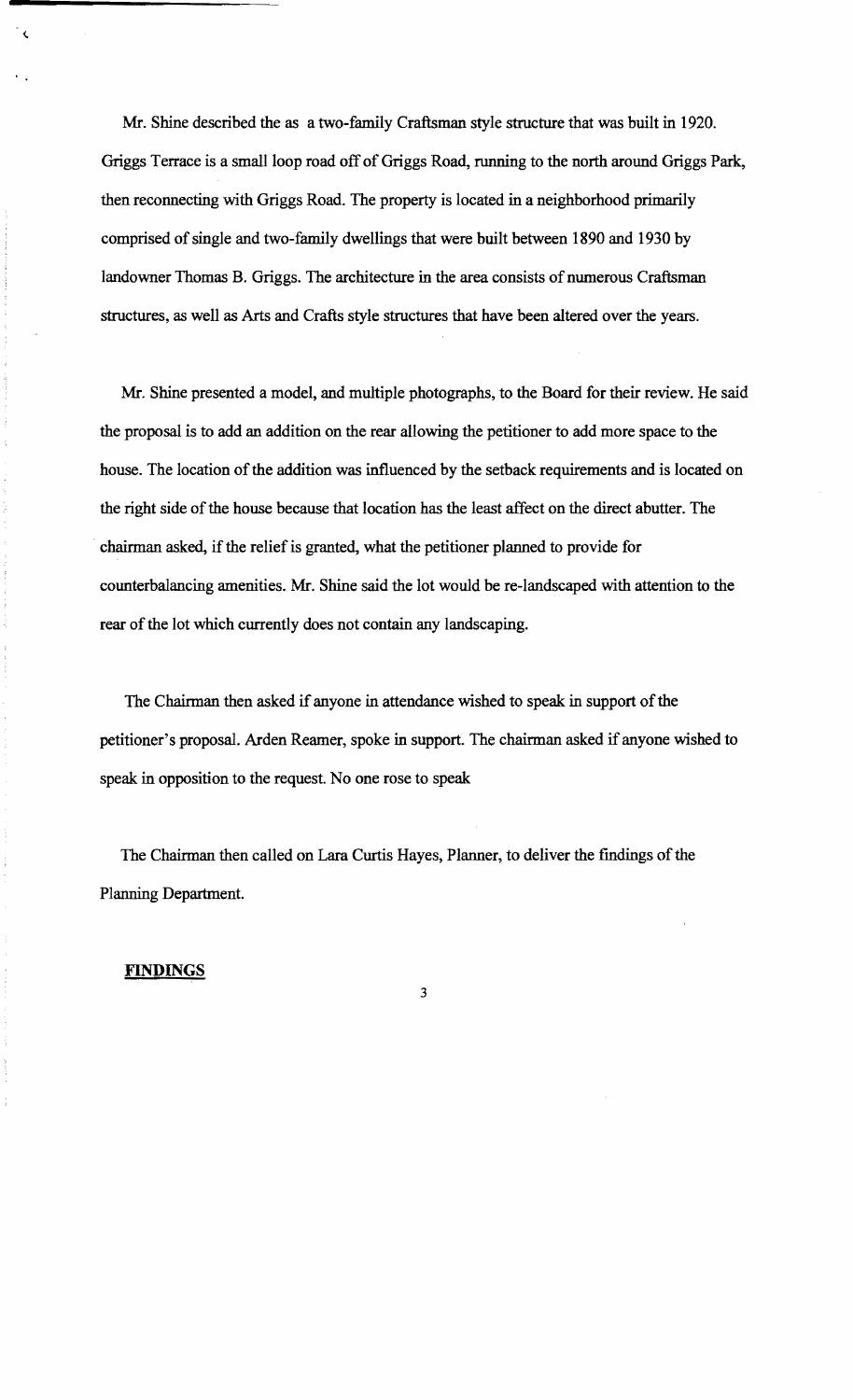# Section 5.43 – Exceptions to Yard and Setback Regulations

## Section 5.60 - Side Yard Setback

### Section 5.70 – Rear Yard Setback

| <b>Dimensional</b>       |                 |                 |          |                |  |
|--------------------------|-----------------|-----------------|----------|----------------|--|
| <b>Requirements</b>      | <b>Required</b> | <b>Existing</b> | Proposed | <b>Relief</b>  |  |
| <b>Side Yard Setback</b> | $10^{\circ}$    | 11'             | 9.4'     | <b>Special</b> |  |
| <b>Rear Yard Setback</b> | 30"             | 18.3            | 10.3'    | <b>Special</b> |  |

\* Under *Section* 5.43, the Board of Appeals may waive yard and setback requirements if <sup>a</sup> counterbalancing amenity is provided. The applicant is proposing to install additional landscaping to help screen the addition as a counterbalancing amenity.

## Section 8.02.2 - Alteration or Extension

A special permit is required to alter a pre-existing non-confonning structure or use.

Ms. Hayes said the Planning Board supports this proposal for a small second story addition. It appears to have no adverse impact on the abutters. The house to the east side is separated from the narrow part of the addition by side-by-side driveways, and to the north is a Beacon Street apartment building with an overgrown sloped rear yard. To serve as a counterbalancing amenity, the applicants will install new landscaping.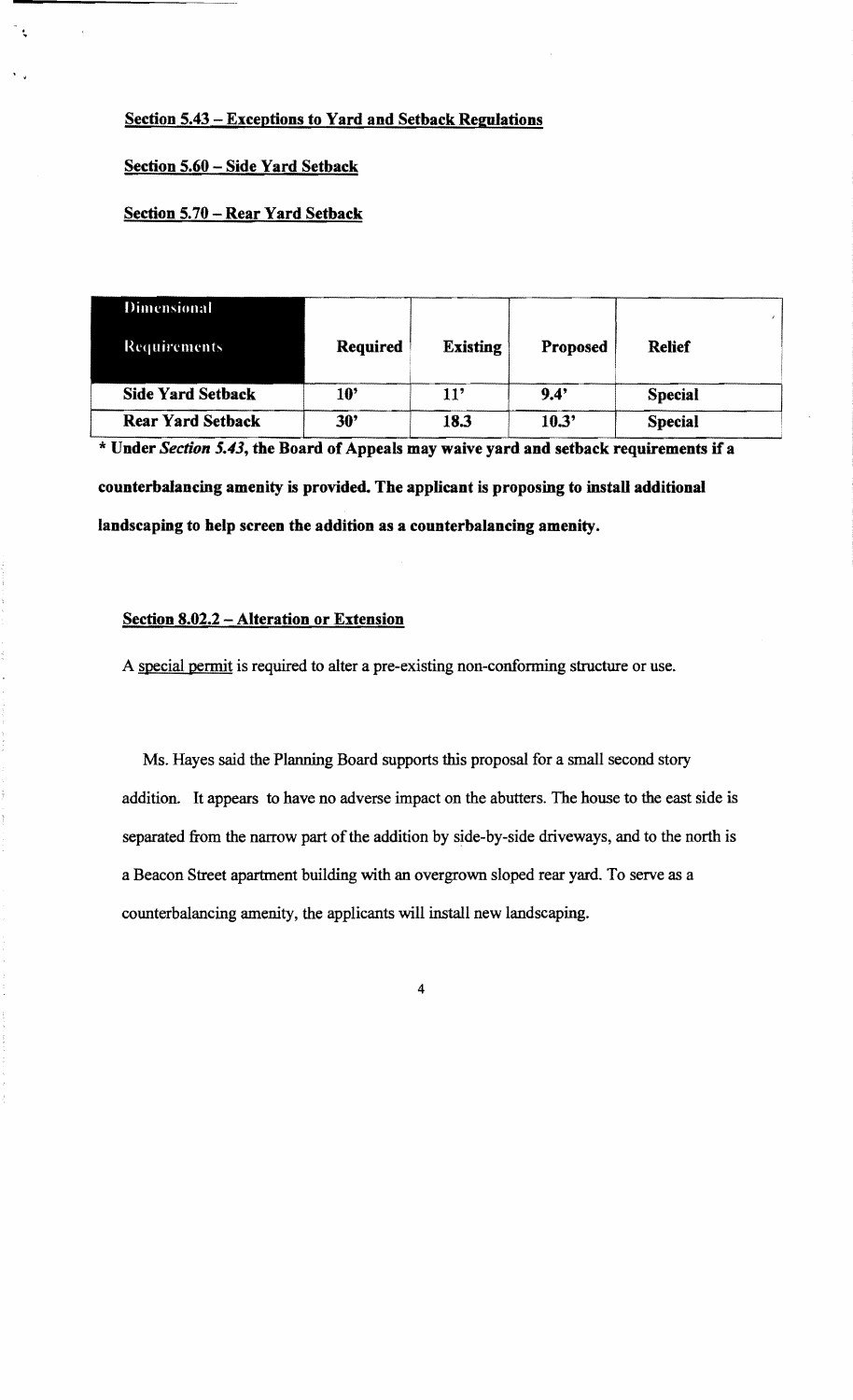Therefore, the Planning Board recommends approval of the plans by Choi & Shine Architects, dated *8/23/2012,* subject to the following conditions:

- 1. Prior to the issuance of a building permit, the applicant shall submit final plans and elevations subject to the review and approval of the Planning Board
- 2. Prior to the issuance of a building permit, the applicant shall submit a final landscape plan indicating all counterbalancing amenities subject to the review and approval of the Assistant Director of Regulatory Planning.
- 3. Prior to the issuance of a building permit, the applicant shall submit to the Building Commissioner for review and approval for conformance to the Board of Appeals decision: 1) a final site plan stamped and signed by a registered engineer or land surveyor; 2) final building elevations stamped and signed by a registered architect; and 3) evidence that the Board of Appeals decision has been recorded at the Registry of Deeds.

The Chairman then called upon Michael Yanovitch, Chief Building Inspector, to deliver the comments of the building Department. Mr. Yanovitch said the Building Department has no issue with this request for relief. He said, if relief is granted, the Building Department will work with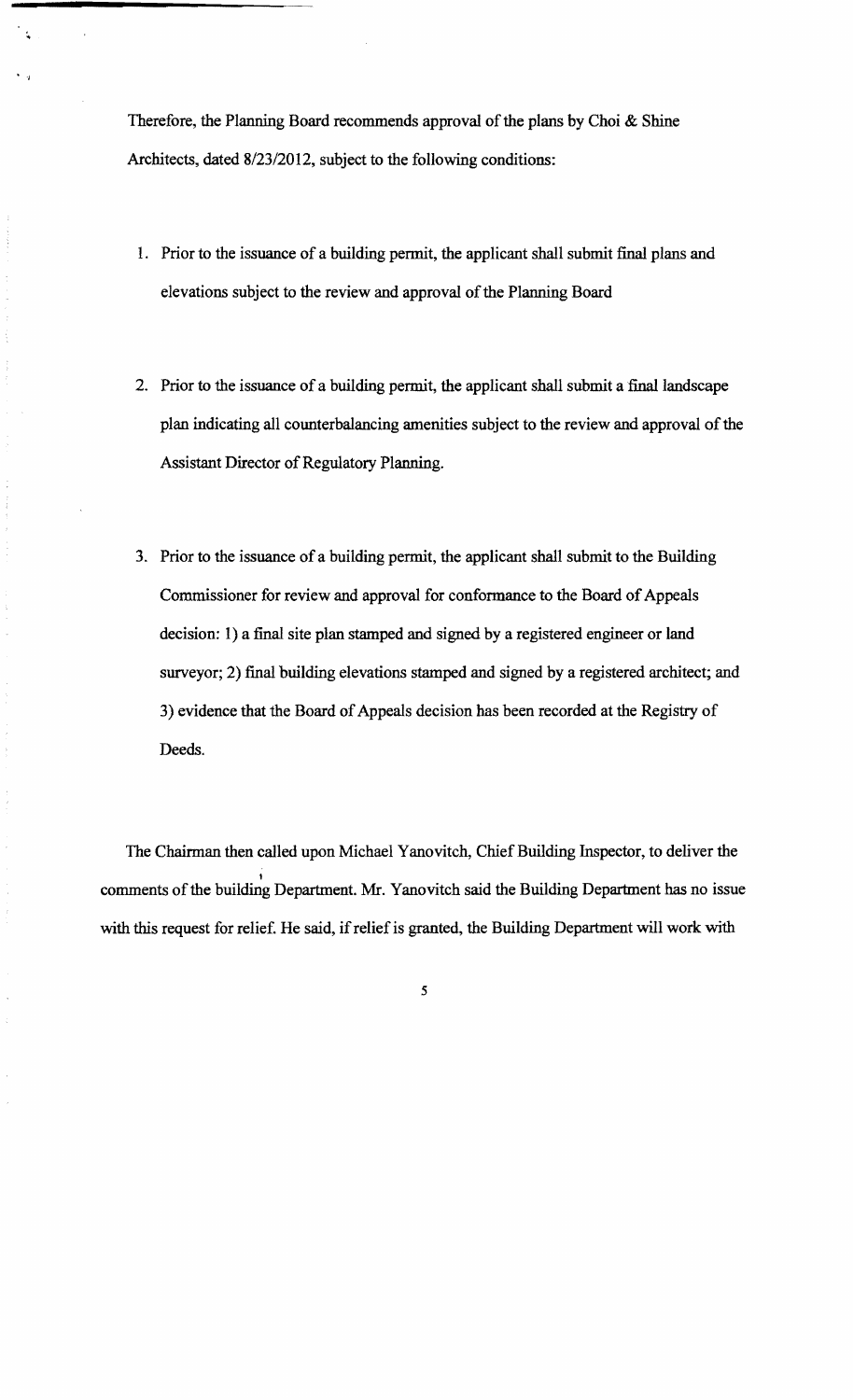the petitioner to ensure compliance with the State Building Code and any conditions of the granted relief.

The Chairman called on the Members of the Board for deliberation. During deliberations Member Hussey said he felt the project was worthy of relief. Member Zuroff said there were sufficient counterbalancing amenities to satisfying the requirements for granting the special permit. Chairman Starr agreed.

The Board, having deliberated on this matter and having considered the foregoing testimony, concludes that it is desirable to grant Special Permits and that the petitioner has satisfied the requirements necessary for relief under Sections 5.43, 8.02.2 and 9.05 of the Zoning By-Law, has modified BOA Case # 2209 as needed, and made the following specific findings pursuant to Section 9.05 of the Zoning By-Law:

- a. The specific site is an appropriate location for such a use, structure, or condition.
- b. The use as developed will not adversely affect the neighborhood.
- c. There will be no nuisance or serious hazard to vehicles or pedestrians.
- d. Adequate and appropriate facilities will be provided for the proper operation of the proposed use.

Accordingly the Board voted unanimously to grant the requested relief subject to the following conditions: